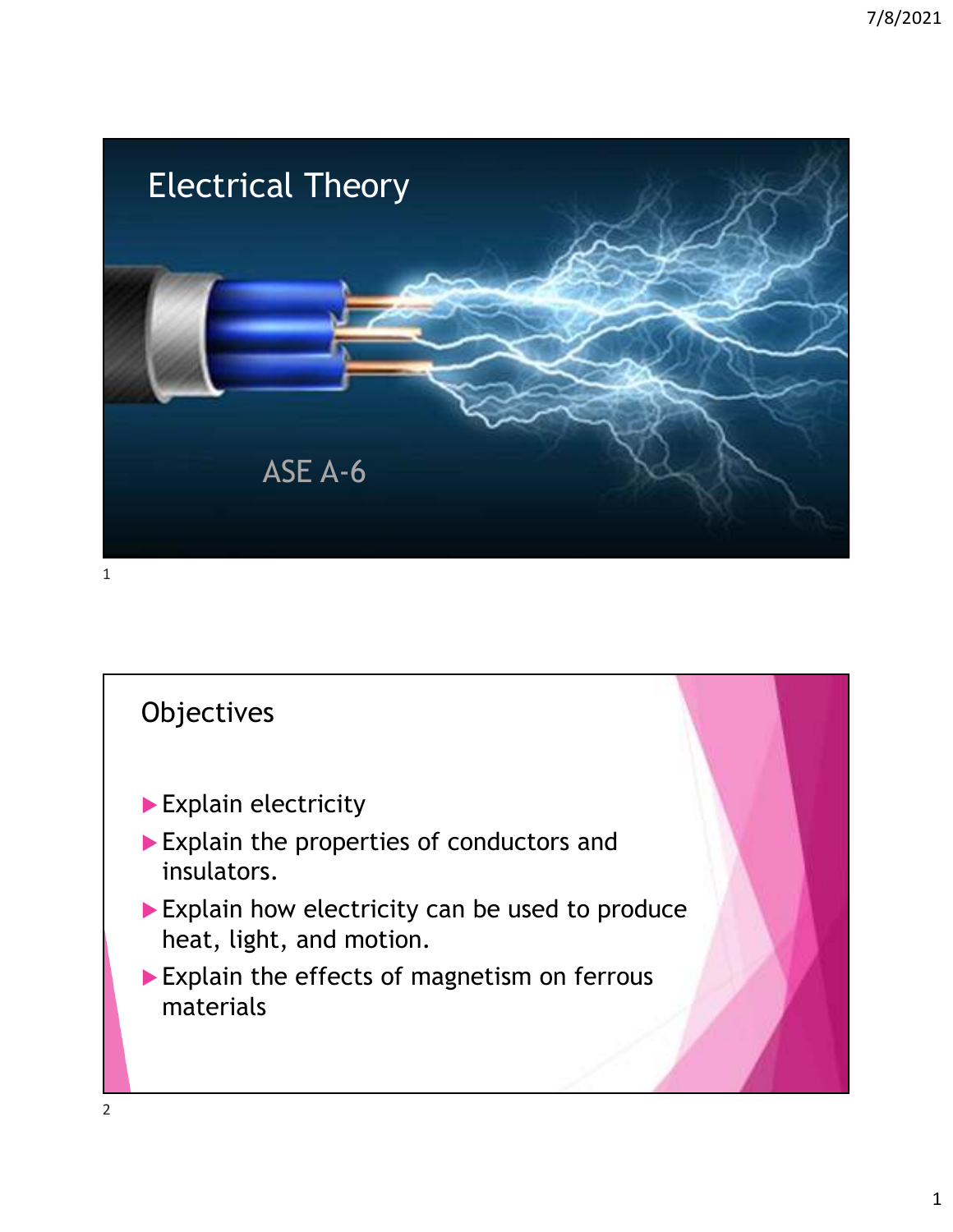# **Atoms**

- Every element is made up of atoms
- For example: Copper is a chemical element
- Atoms are smallest part of an element that still retain the chemical properties of the element

3

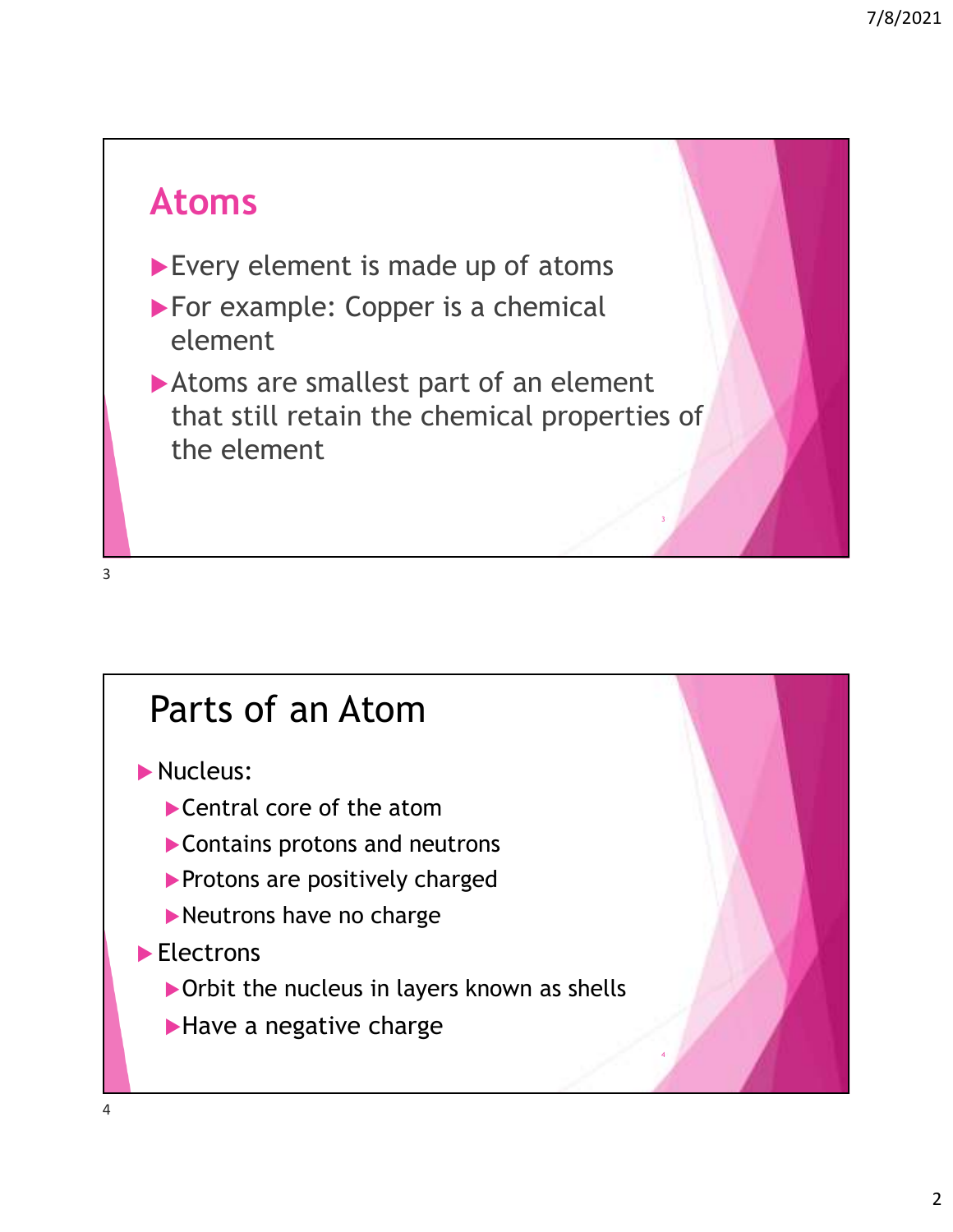

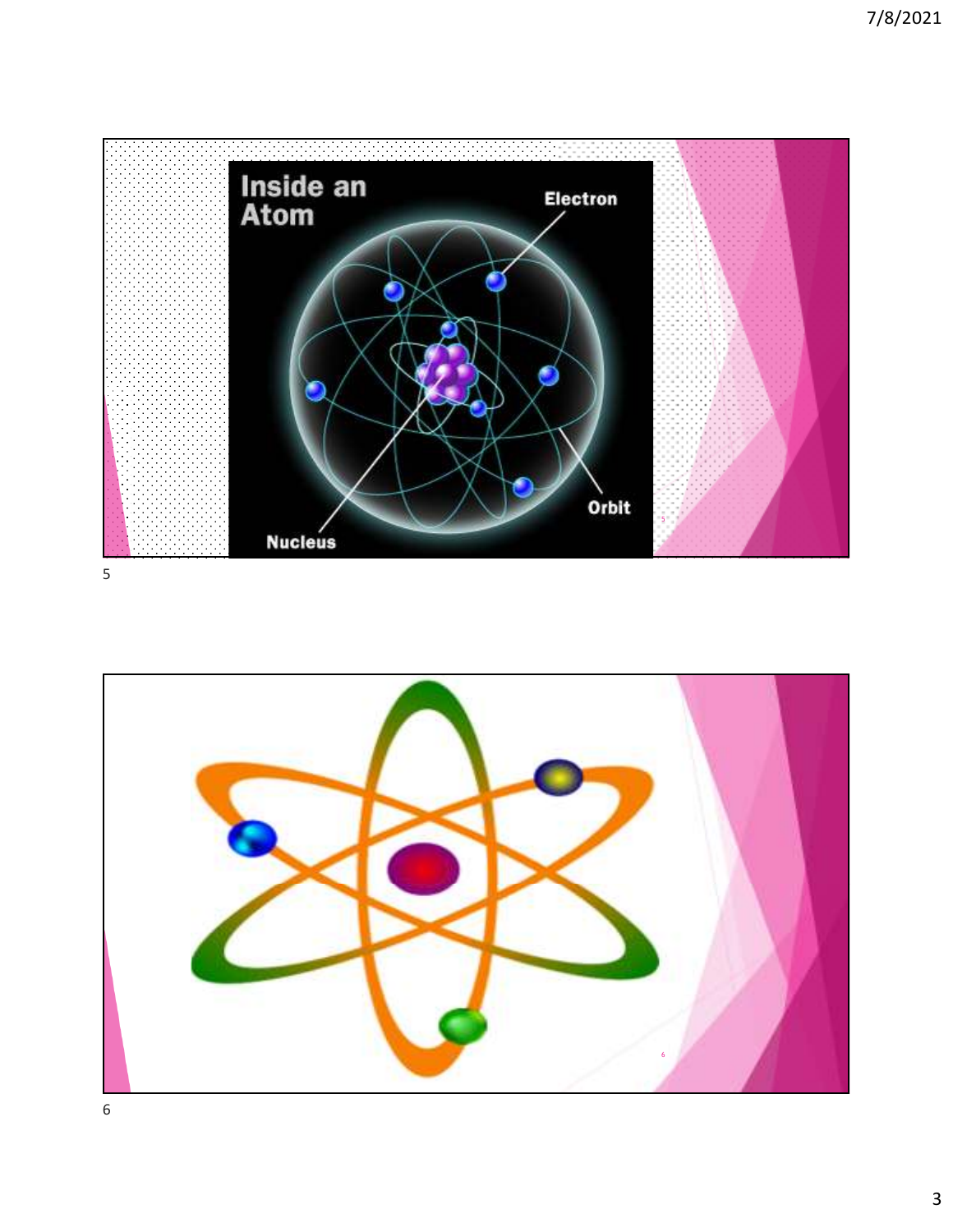#### Electrons

- Make electrical current possible
- Negatively charged subatomic particle
- ▶ Orbits the nucleus of an atom in rings or shell
- $\blacktriangleright$  Held in orbit by the positive attraction of the protons
- Set number of electrons orbiting in each shell

7

8

▶ Outermost shell is the "VALANCE RING"

7

#### **VALANCE RING**

- The valence ring is the most important to the study of electricity
- $\blacktriangleright$  It is what determines how well an element conducts electricity
- The number of electrons in this shell determines the valence of the atom
- The valence determines the capacity of the electrons to move (jump) to the valance ring of an adjoining atom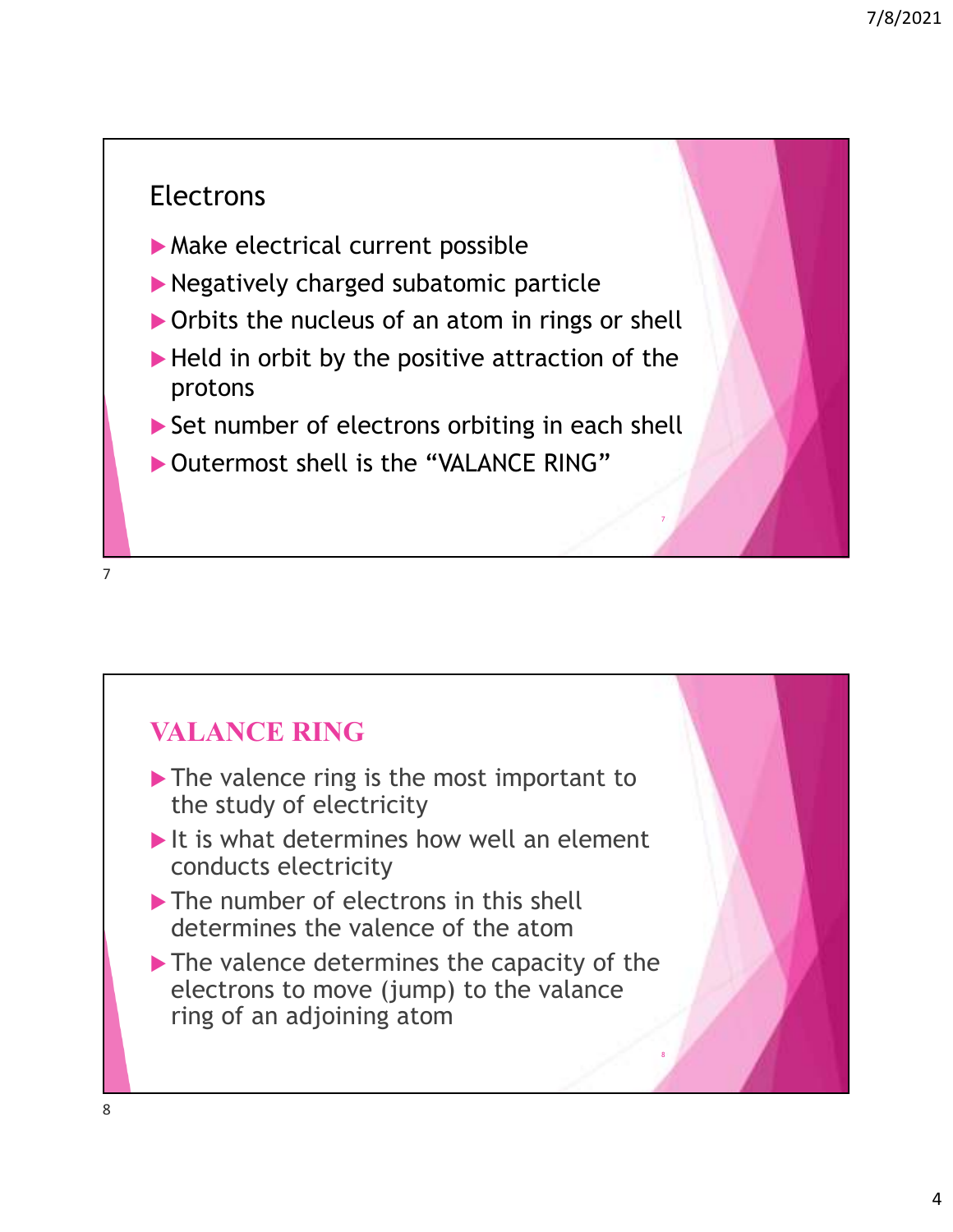![](_page_4_Figure_1.jpeg)

![](_page_4_Picture_2.jpeg)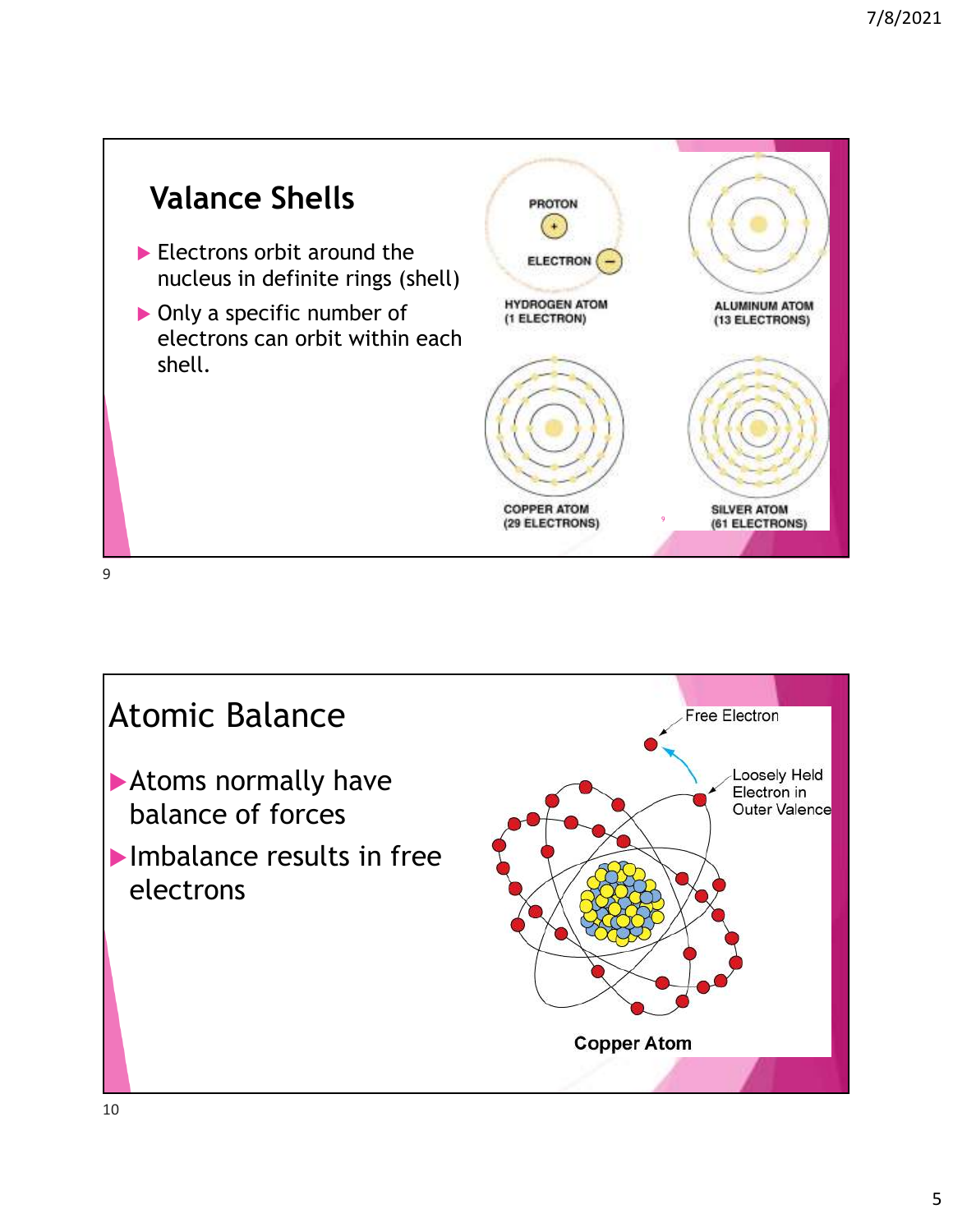## Free Valance Electrons If the valence ring of an atom has three or fewer electrons, the electrons are held very loosely. It is easy for a drifting electron to join the ring and push another electron away. These loosely held electrons are called free electrons The movement of these drifting electrons is called current. 11

![](_page_5_Figure_3.jpeg)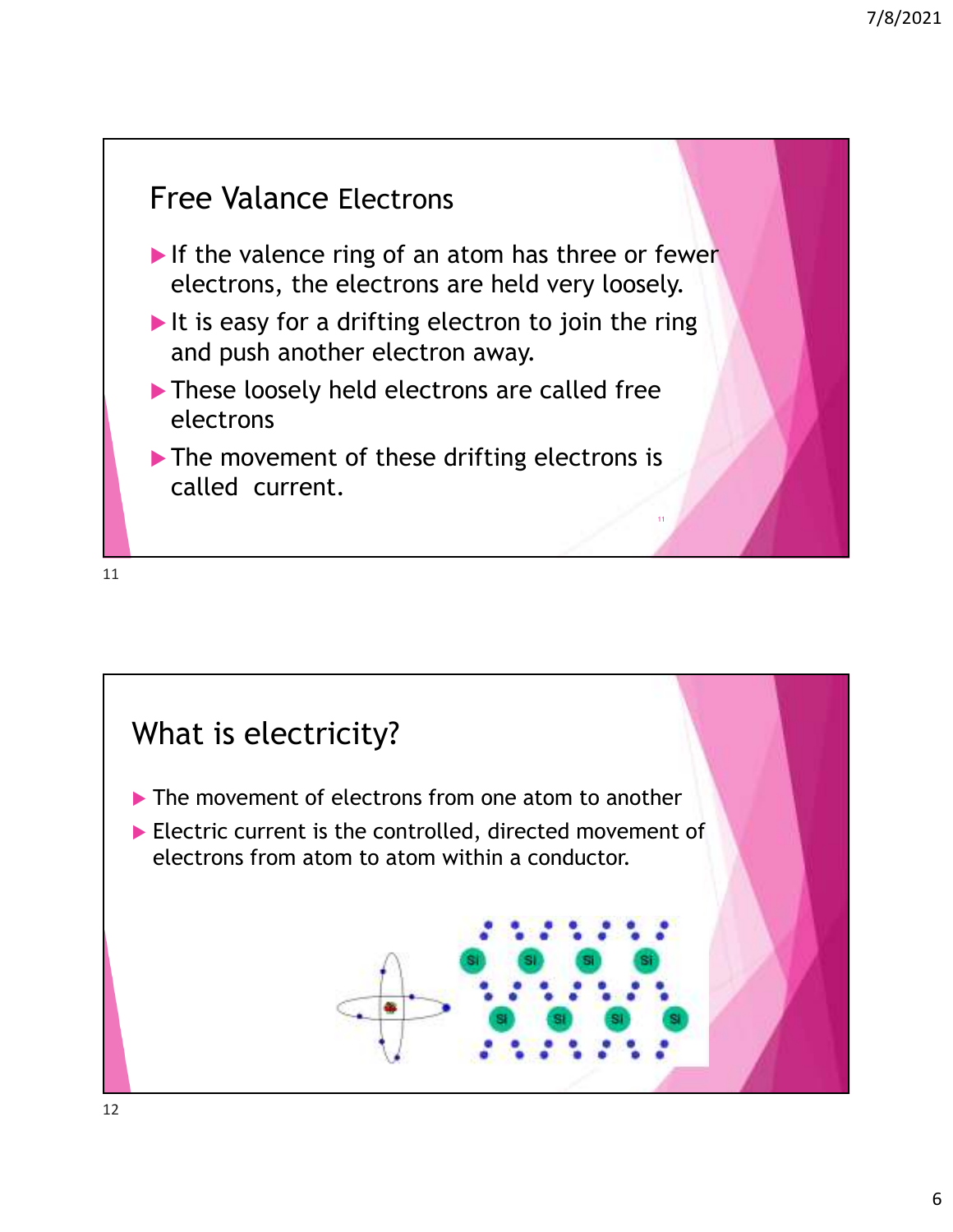## **Conductors**

- Materials with fewer than four electrons in their atom's valence ring
- Copper is excellent as a conductor because it has only one electron in its valence ring.

![](_page_6_Picture_4.jpeg)

![](_page_6_Picture_6.jpeg)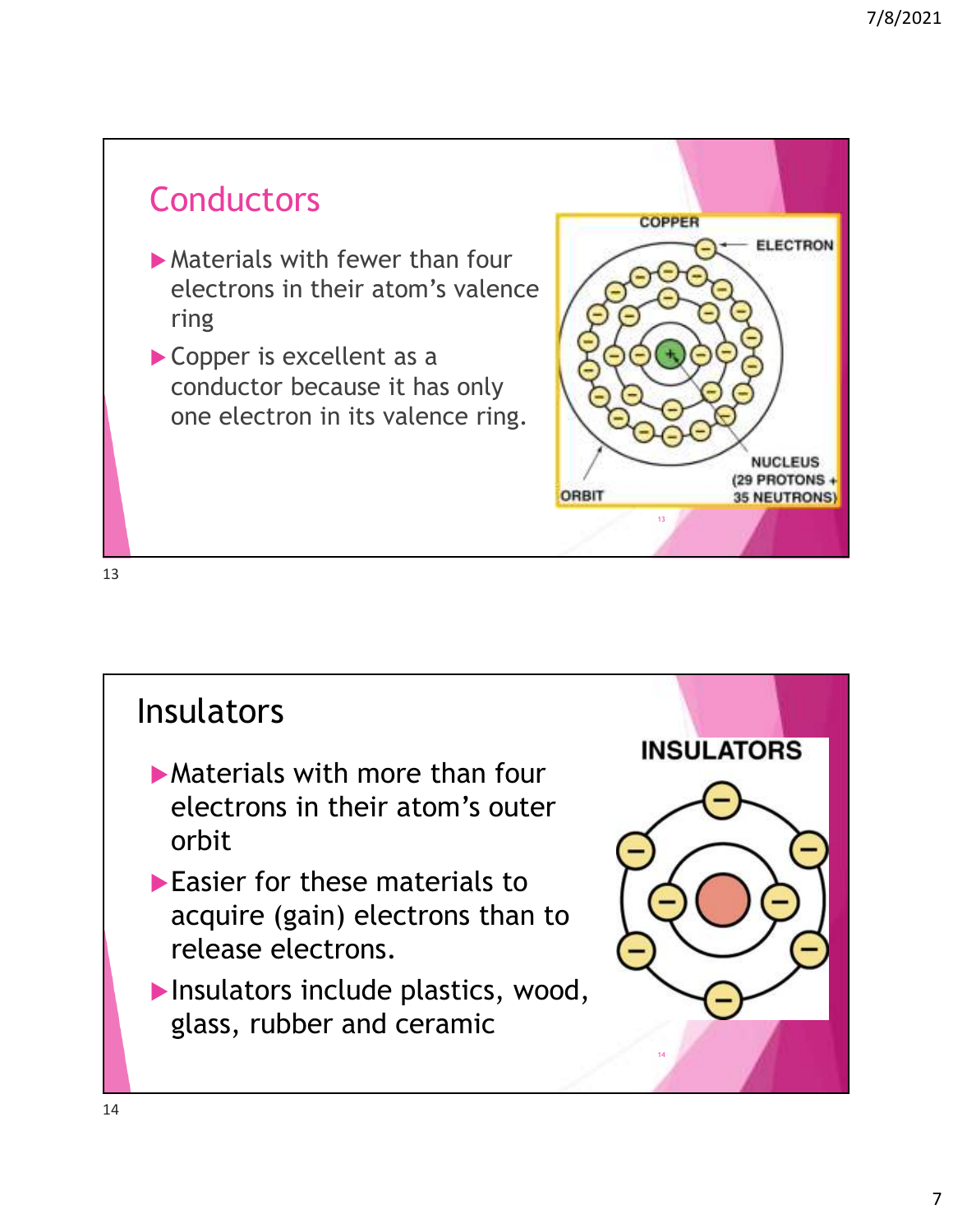#### Electron flow

- If a power source (battery) is connected to the ends of a conductor, a positive charge (lack of electrons) is placed on one end of the conductor and a negative charge is placed on the opposite end of the conductor
- The negative charge will repel the free electrons from the atoms of conductor, and the positive charge on the opposite end of the conductor will attract these electrons 15

![](_page_7_Figure_5.jpeg)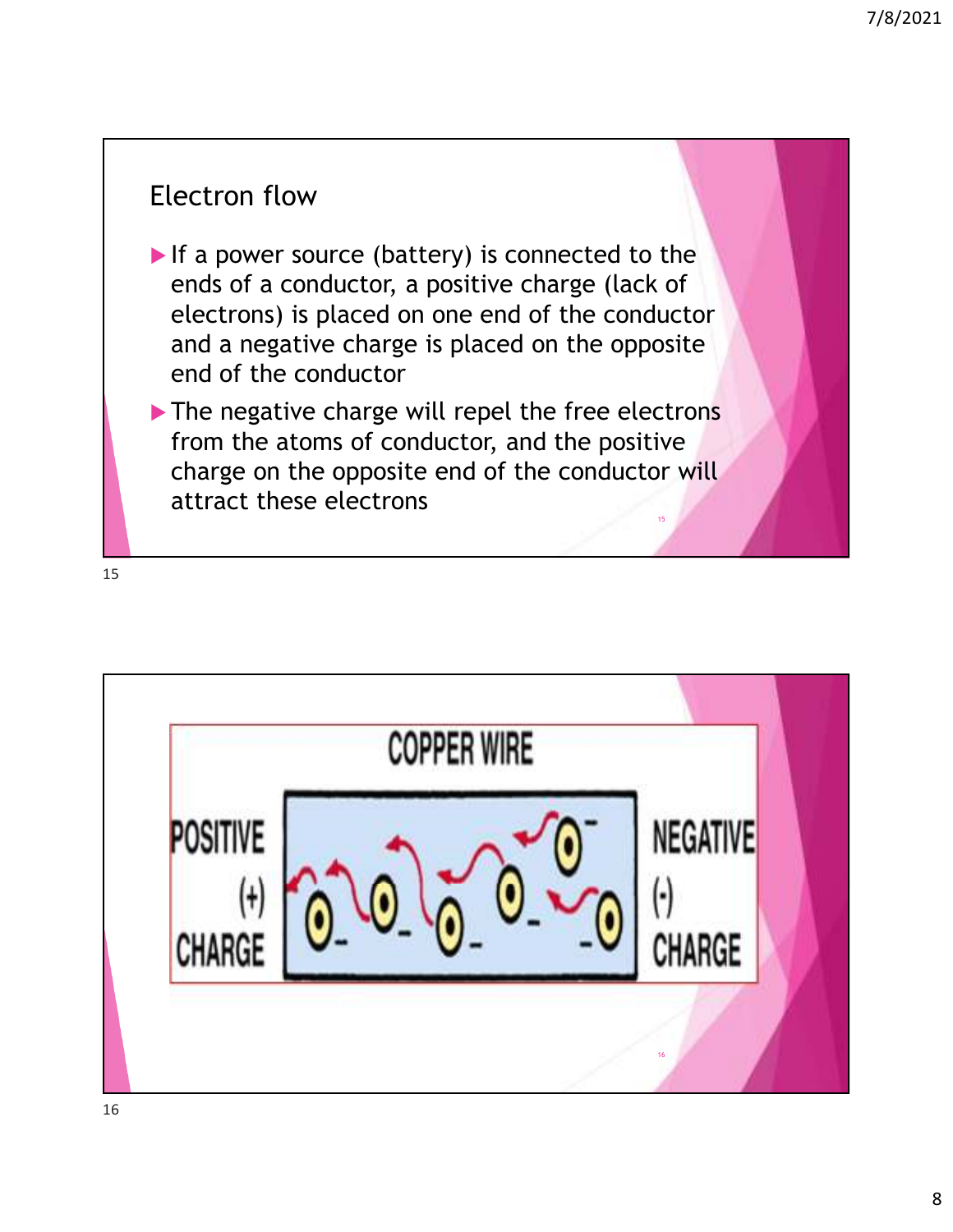![](_page_8_Figure_1.jpeg)

![](_page_8_Picture_3.jpeg)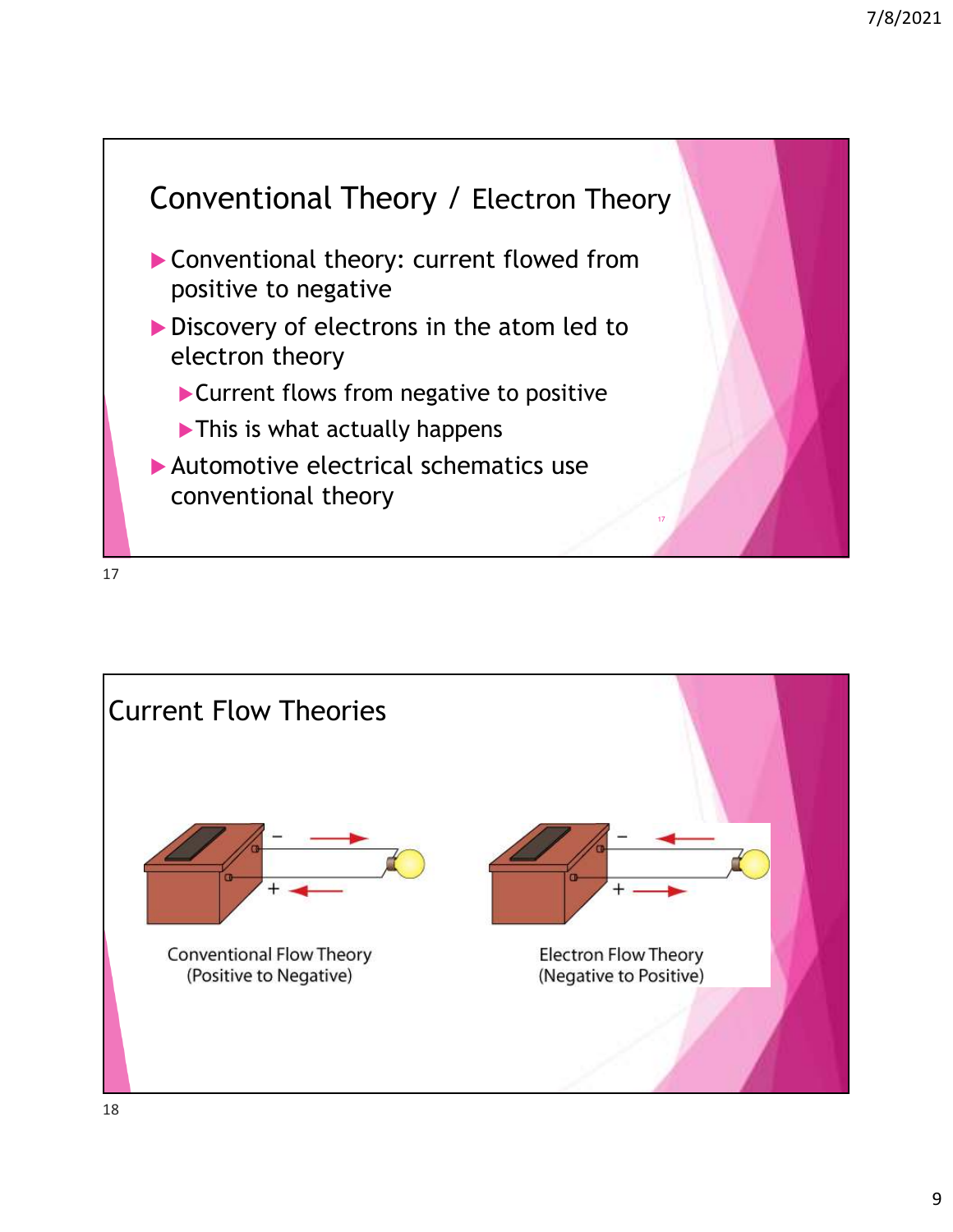![](_page_9_Figure_1.jpeg)

![](_page_9_Figure_3.jpeg)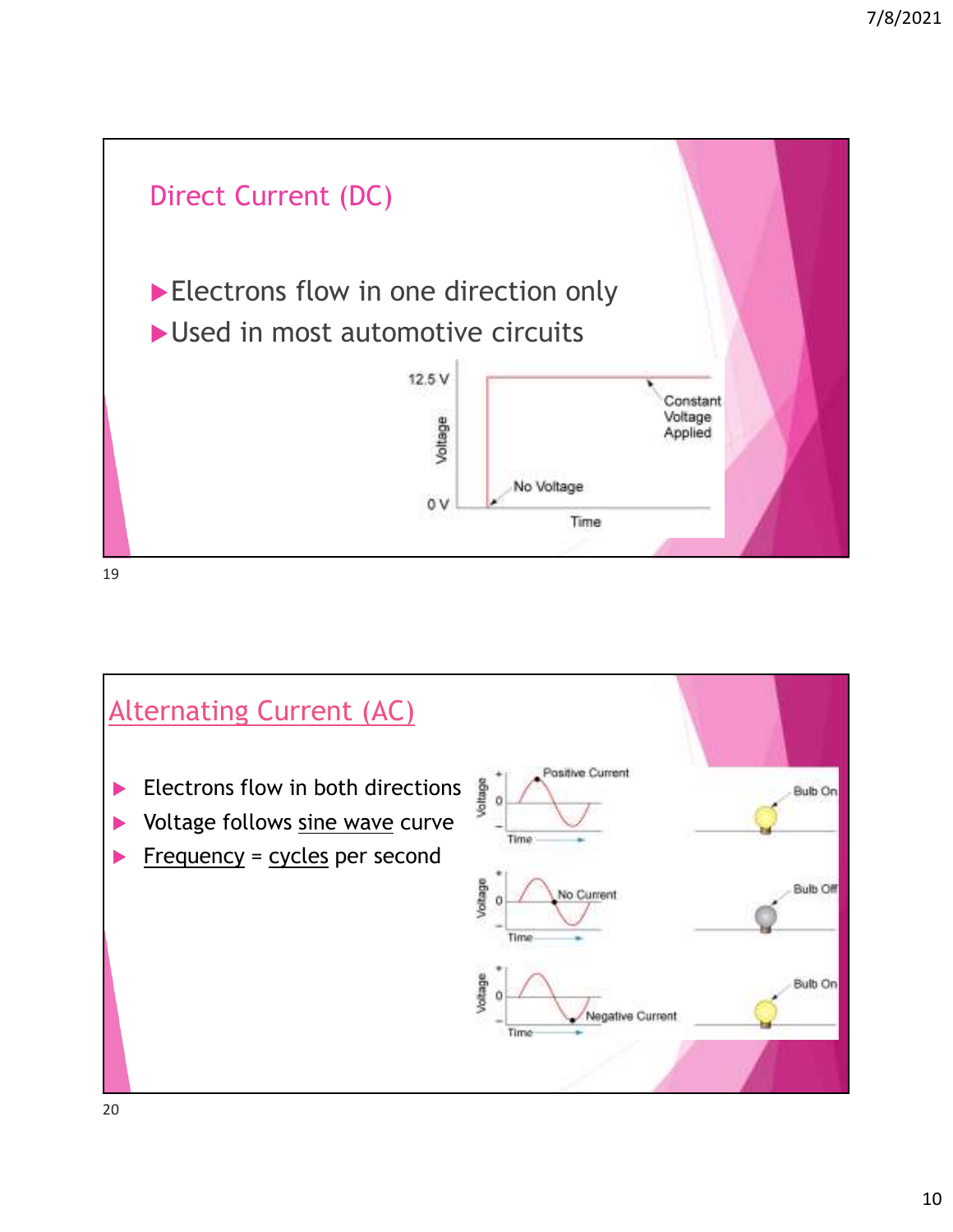### Current

- ▶ The flow of electrons through a circuit
- ▶ The unit used to measure current flow is ampere
	- French electrician André Marie Ampère (1775–1836)
- $\triangleright$  1 amp of current = 6.28 billion electrons (a coulomb) moving from atoms to atoms in 1 second
- Abbreviations for amperes are A*,* amps, and I (intensity)

21

▶ Measured by an ammeter connected in series

![](_page_10_Picture_9.jpeg)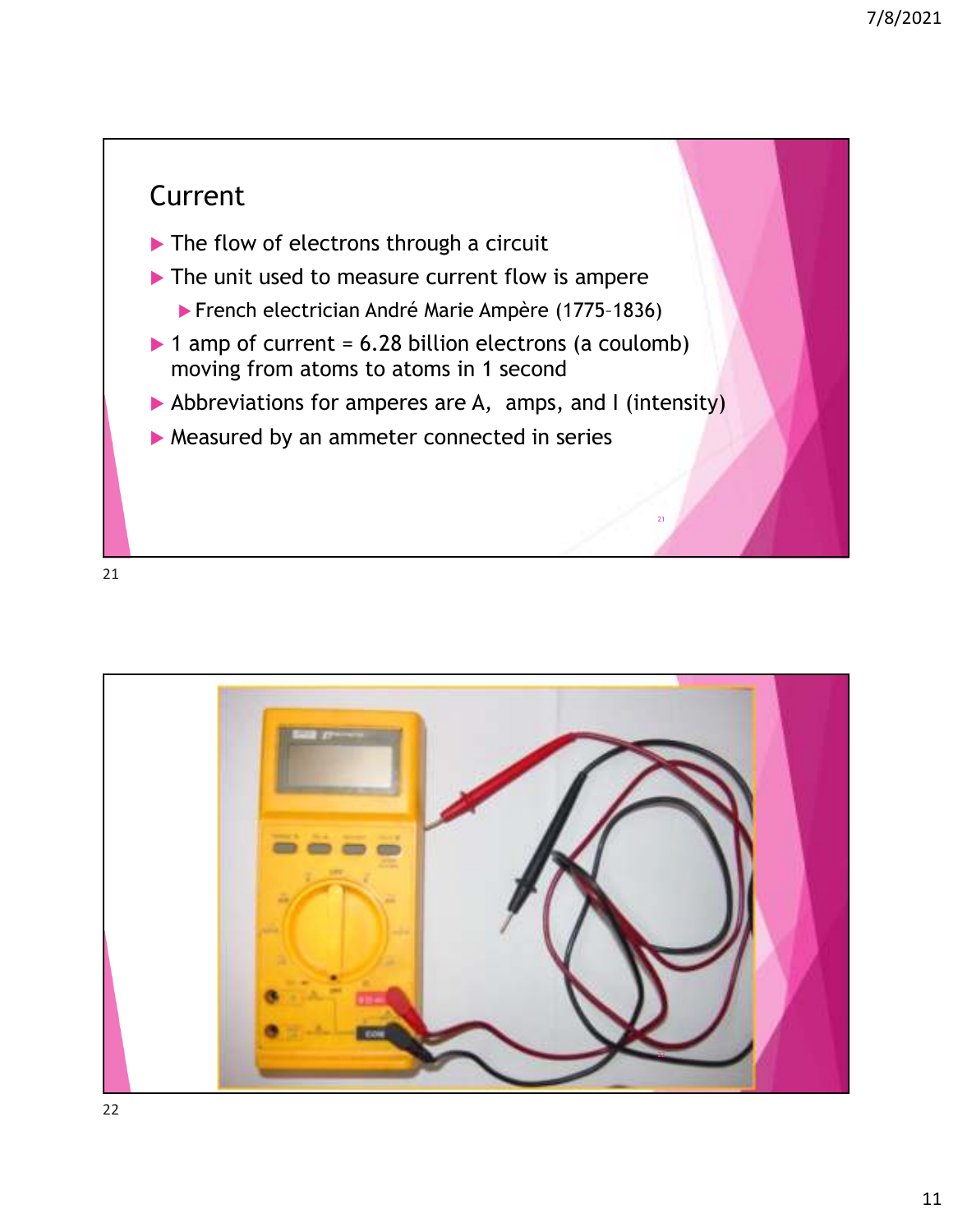![](_page_11_Figure_1.jpeg)

![](_page_11_Picture_2.jpeg)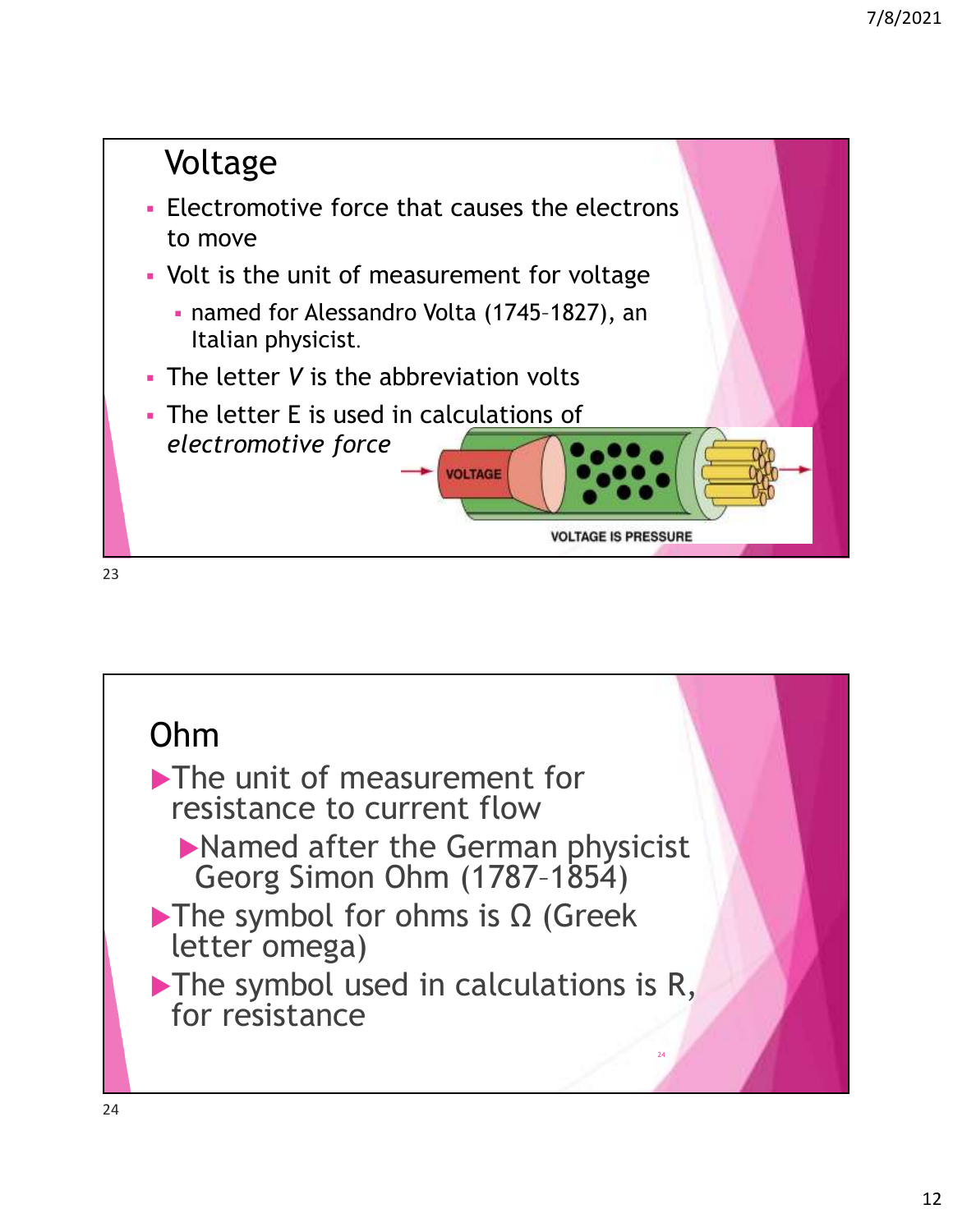![](_page_12_Picture_1.jpeg)

![](_page_12_Picture_3.jpeg)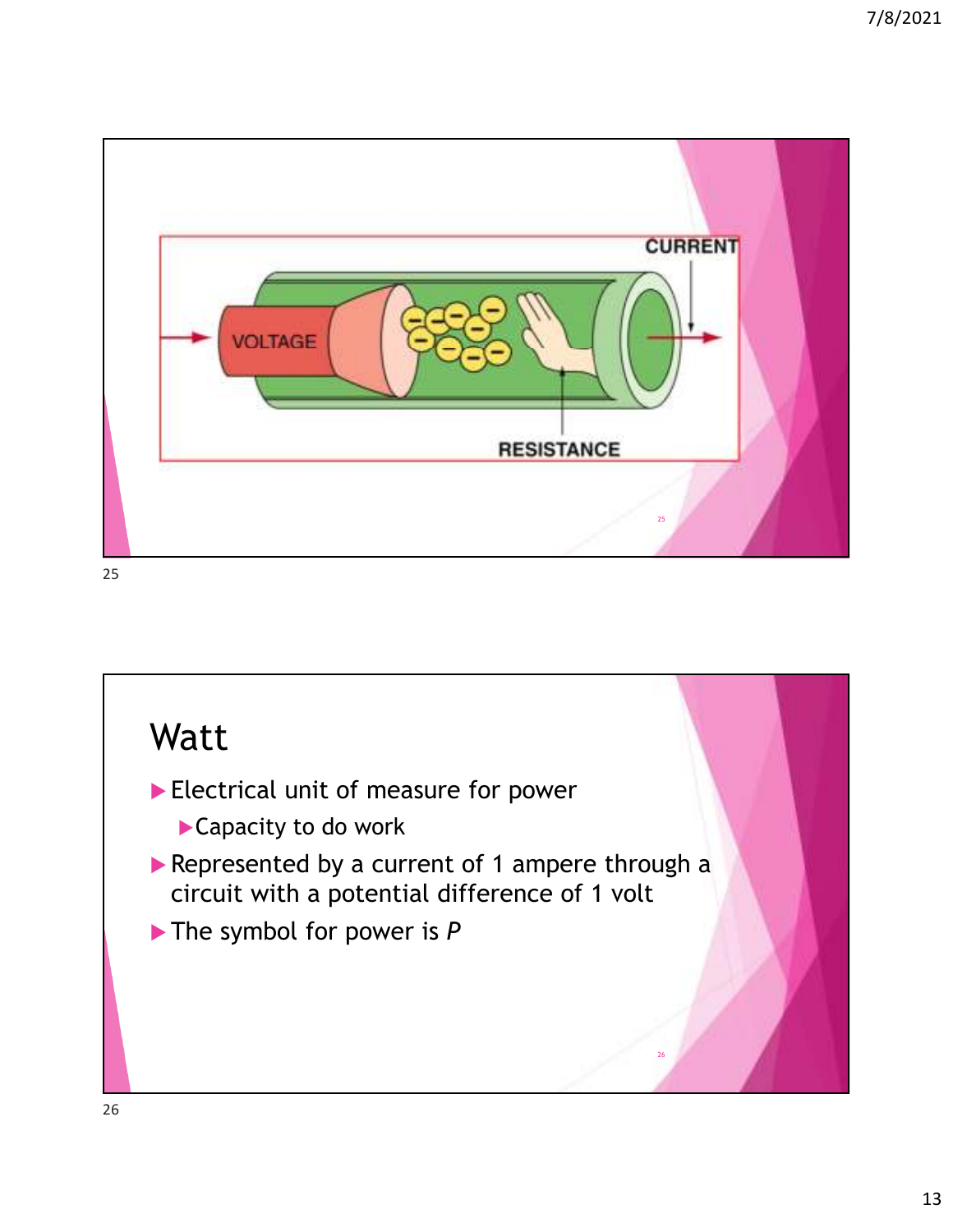![](_page_13_Figure_1.jpeg)

![](_page_13_Picture_3.jpeg)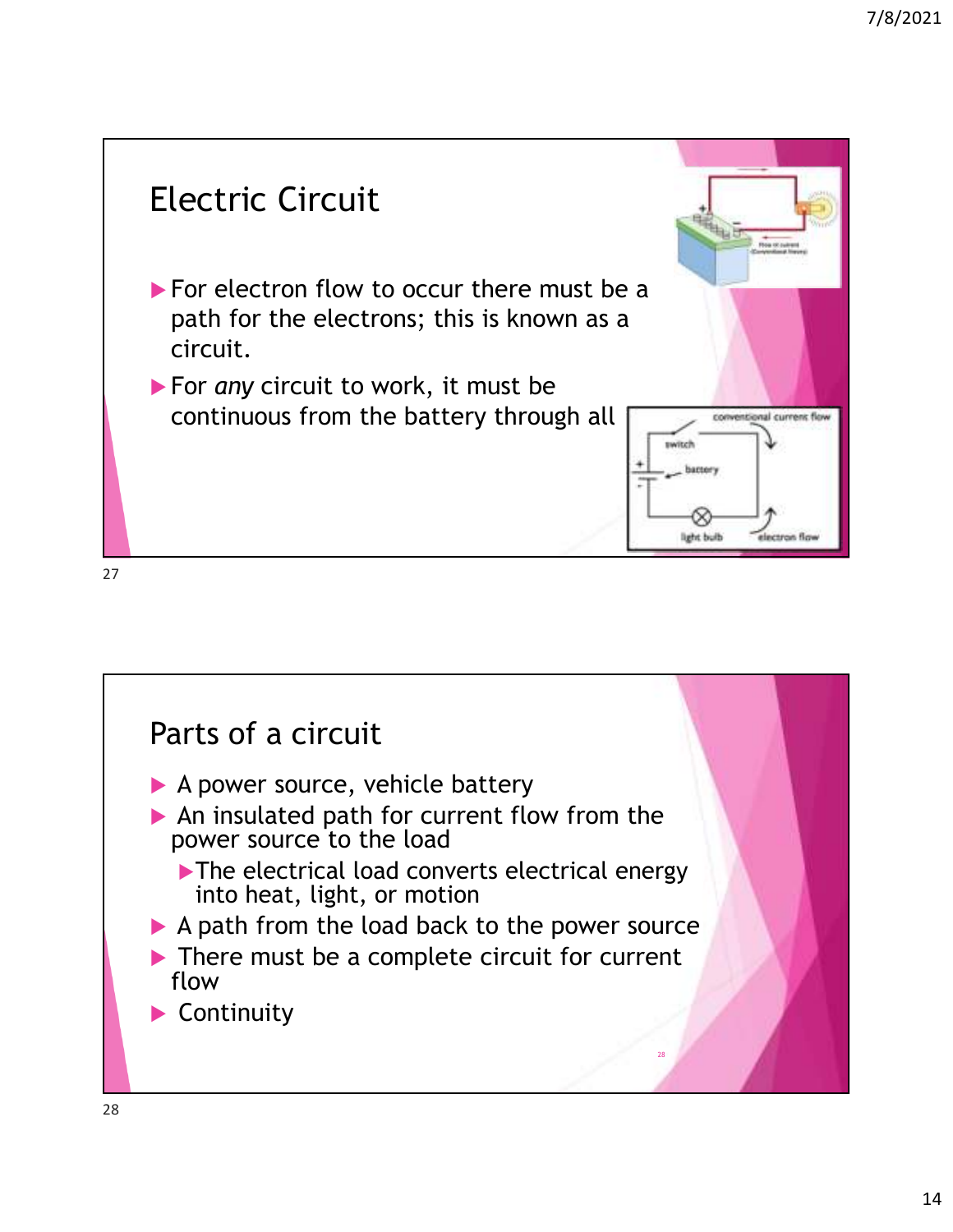![](_page_14_Figure_1.jpeg)

![](_page_14_Figure_2.jpeg)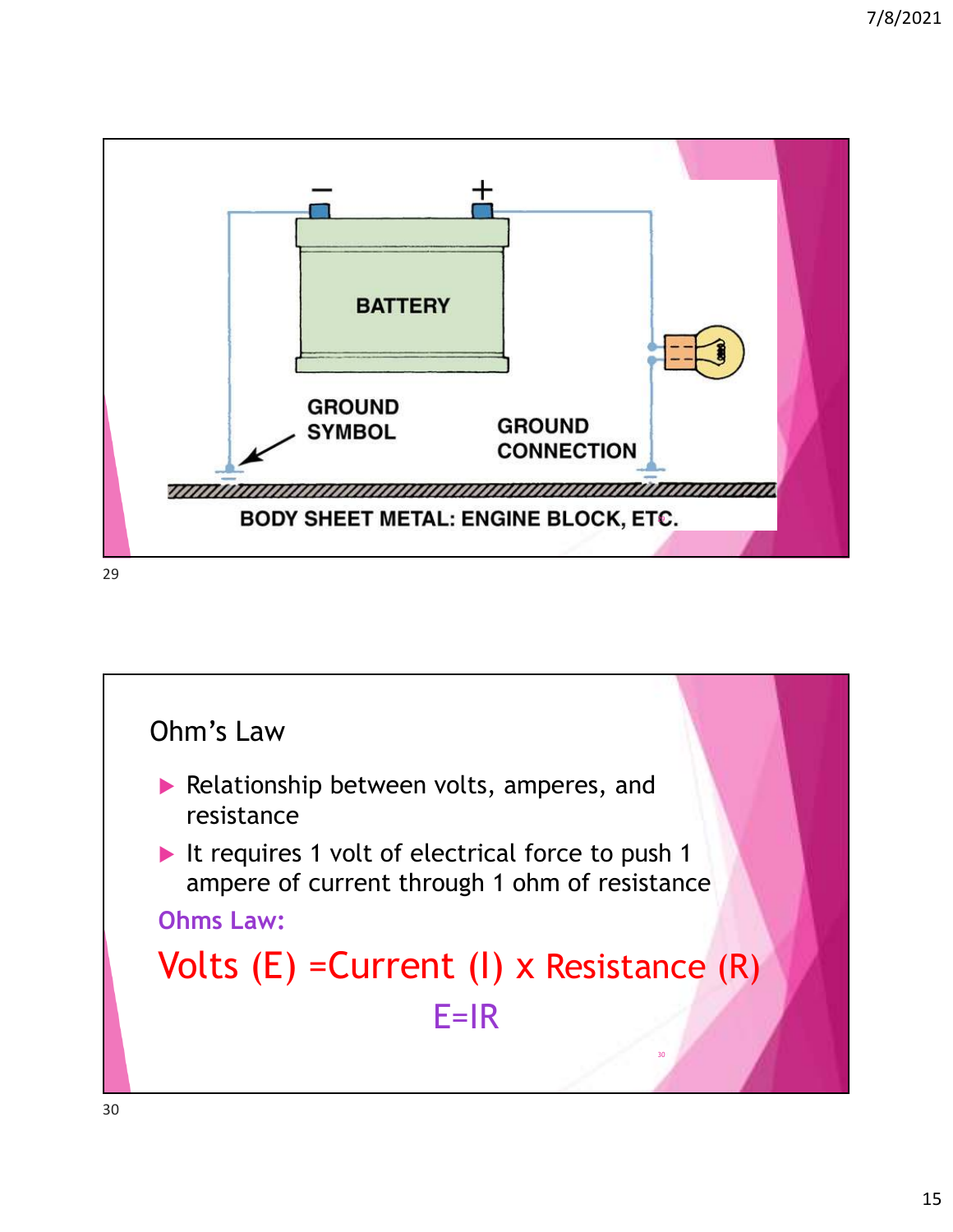![](_page_15_Picture_1.jpeg)

![](_page_15_Figure_2.jpeg)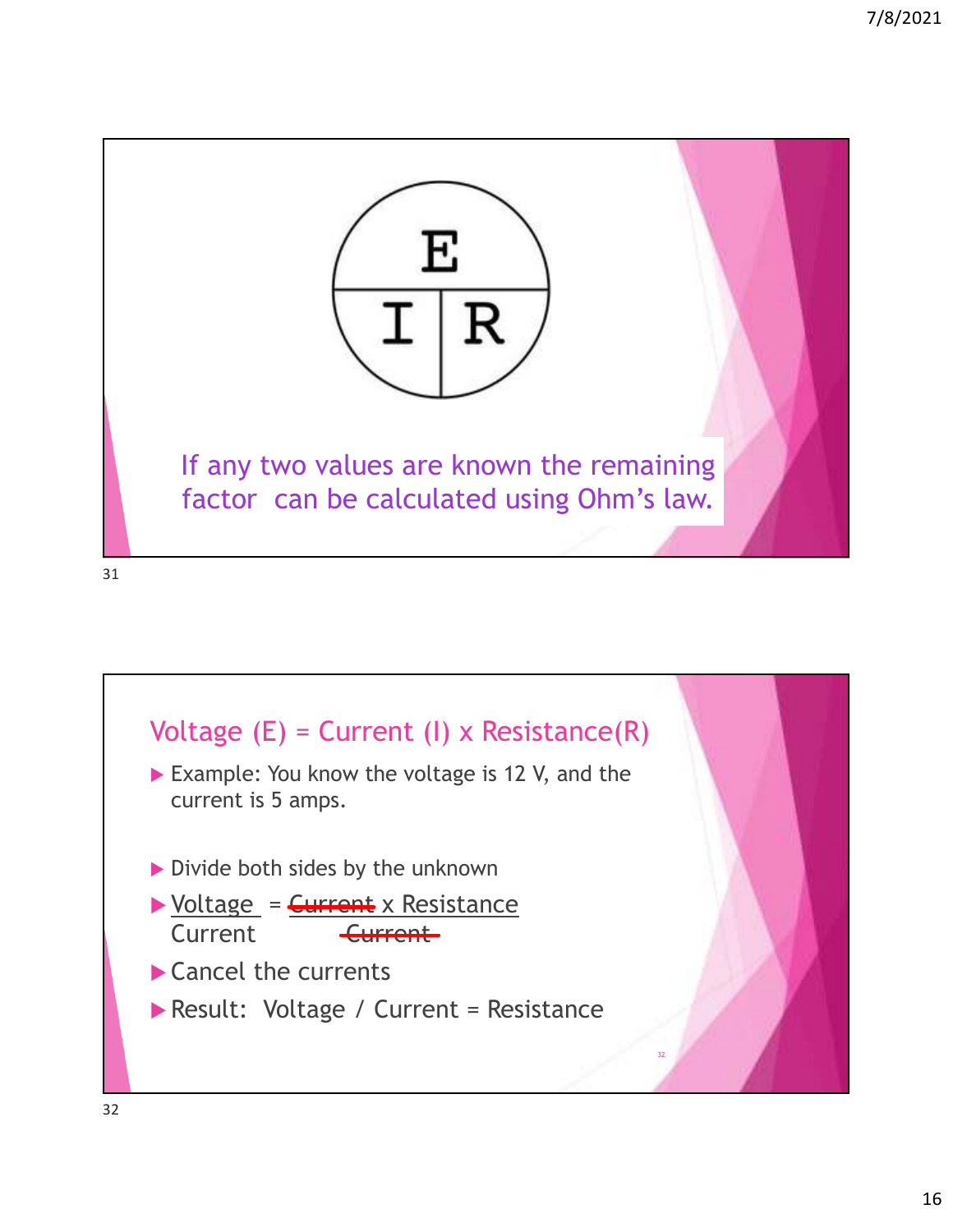![](_page_16_Figure_1.jpeg)

![](_page_16_Figure_3.jpeg)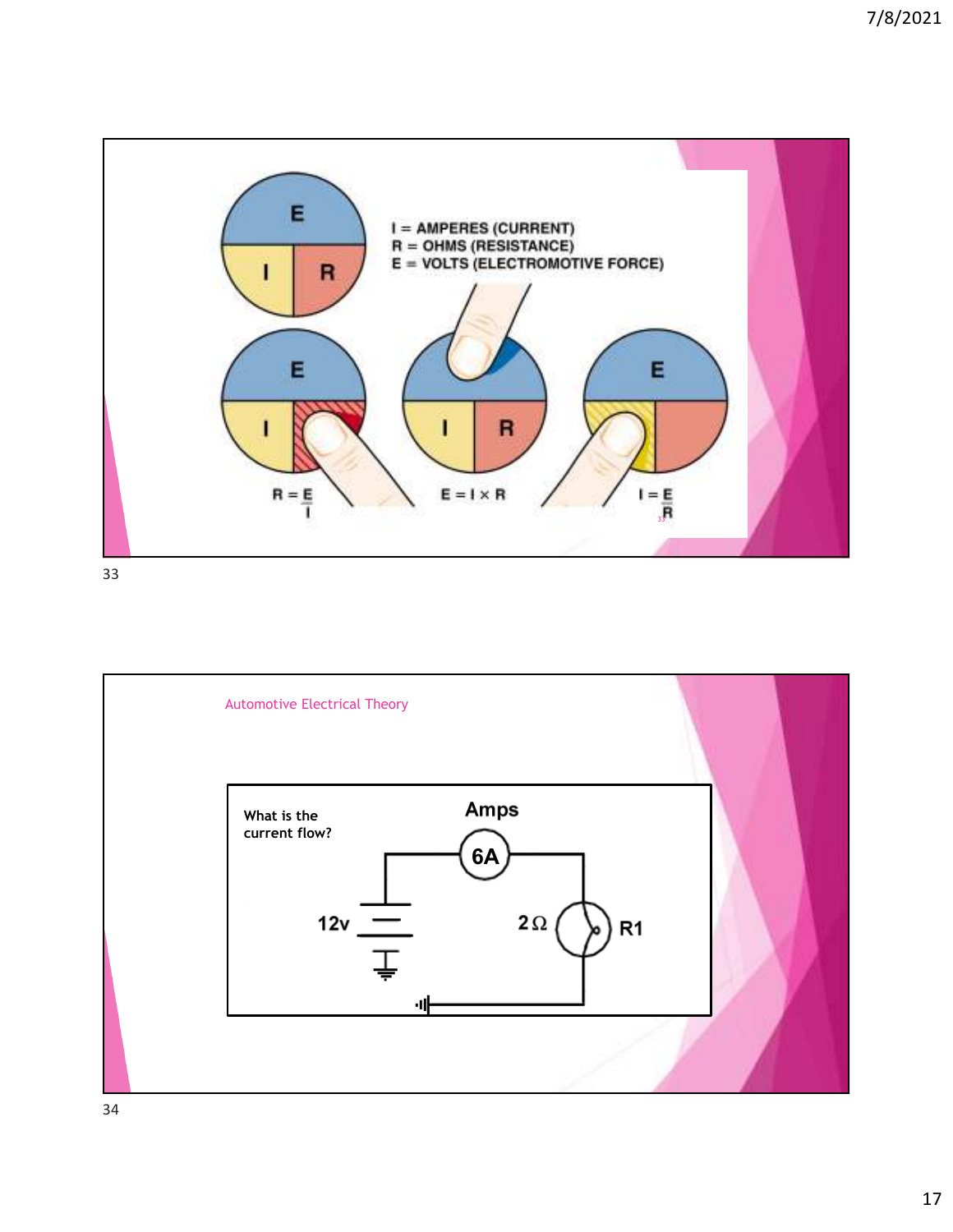![](_page_17_Figure_1.jpeg)

![](_page_17_Figure_3.jpeg)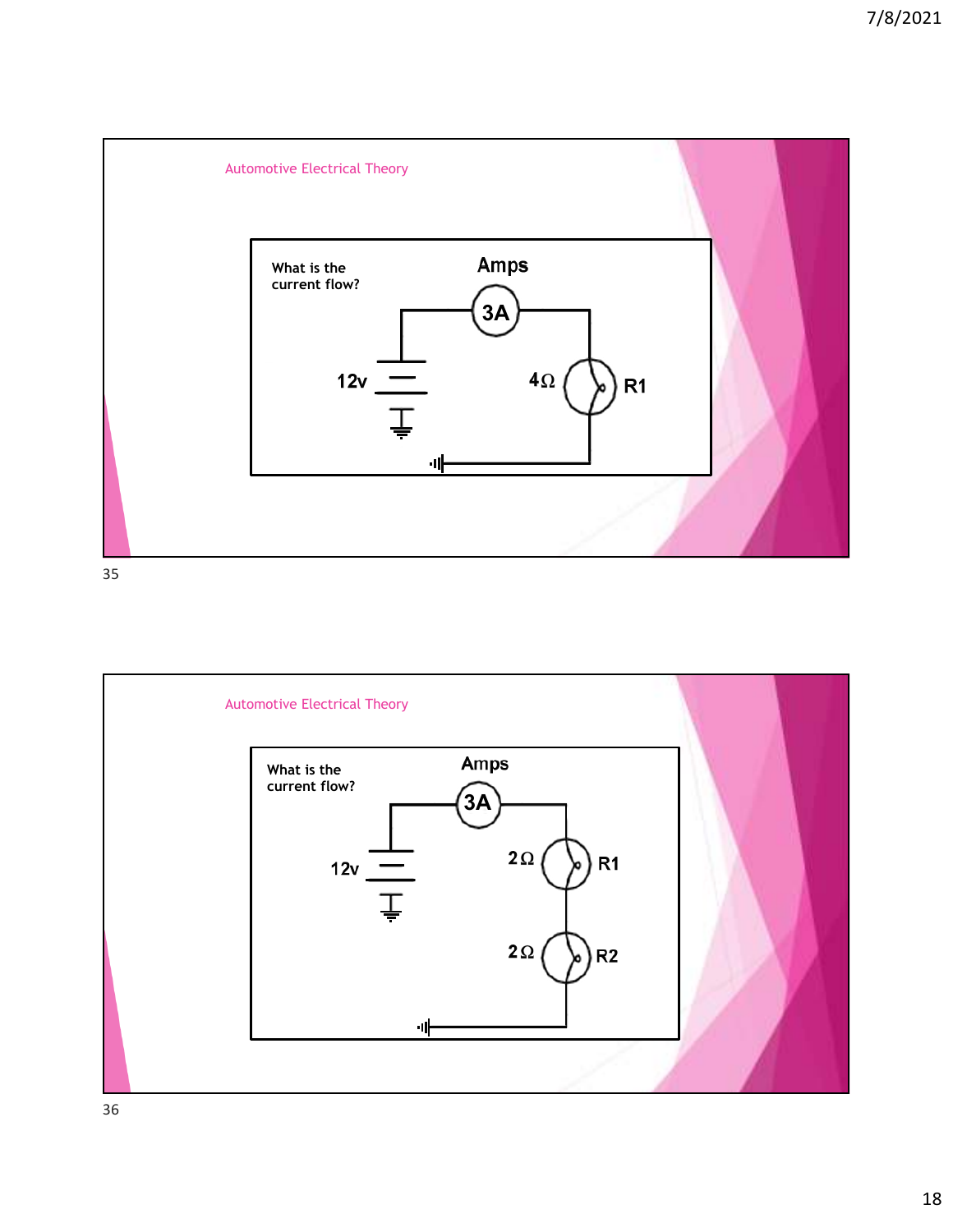![](_page_18_Figure_1.jpeg)

![](_page_18_Picture_2.jpeg)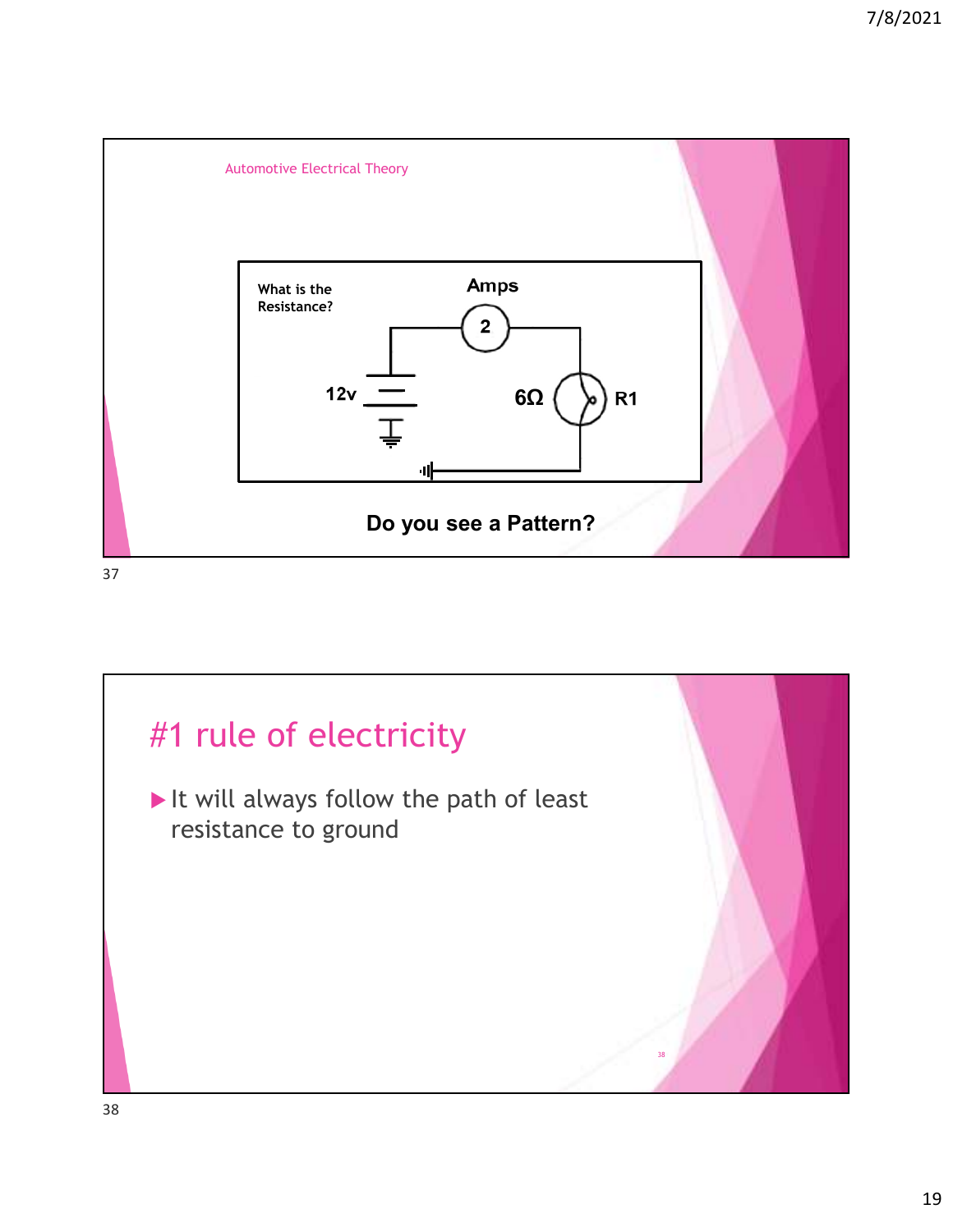![](_page_19_Figure_1.jpeg)

![](_page_19_Figure_2.jpeg)

![](_page_19_Figure_3.jpeg)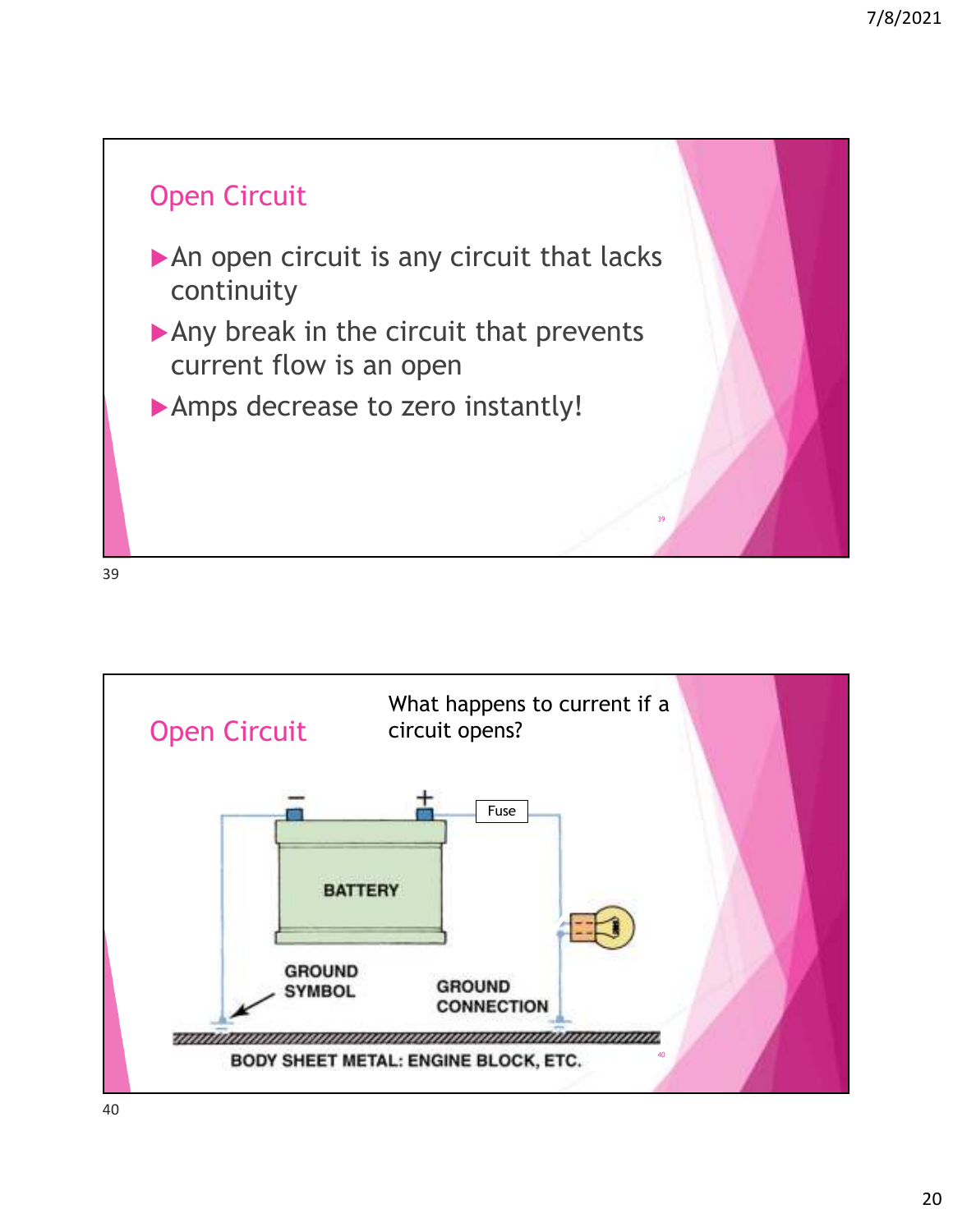![](_page_20_Figure_1.jpeg)

![](_page_20_Figure_3.jpeg)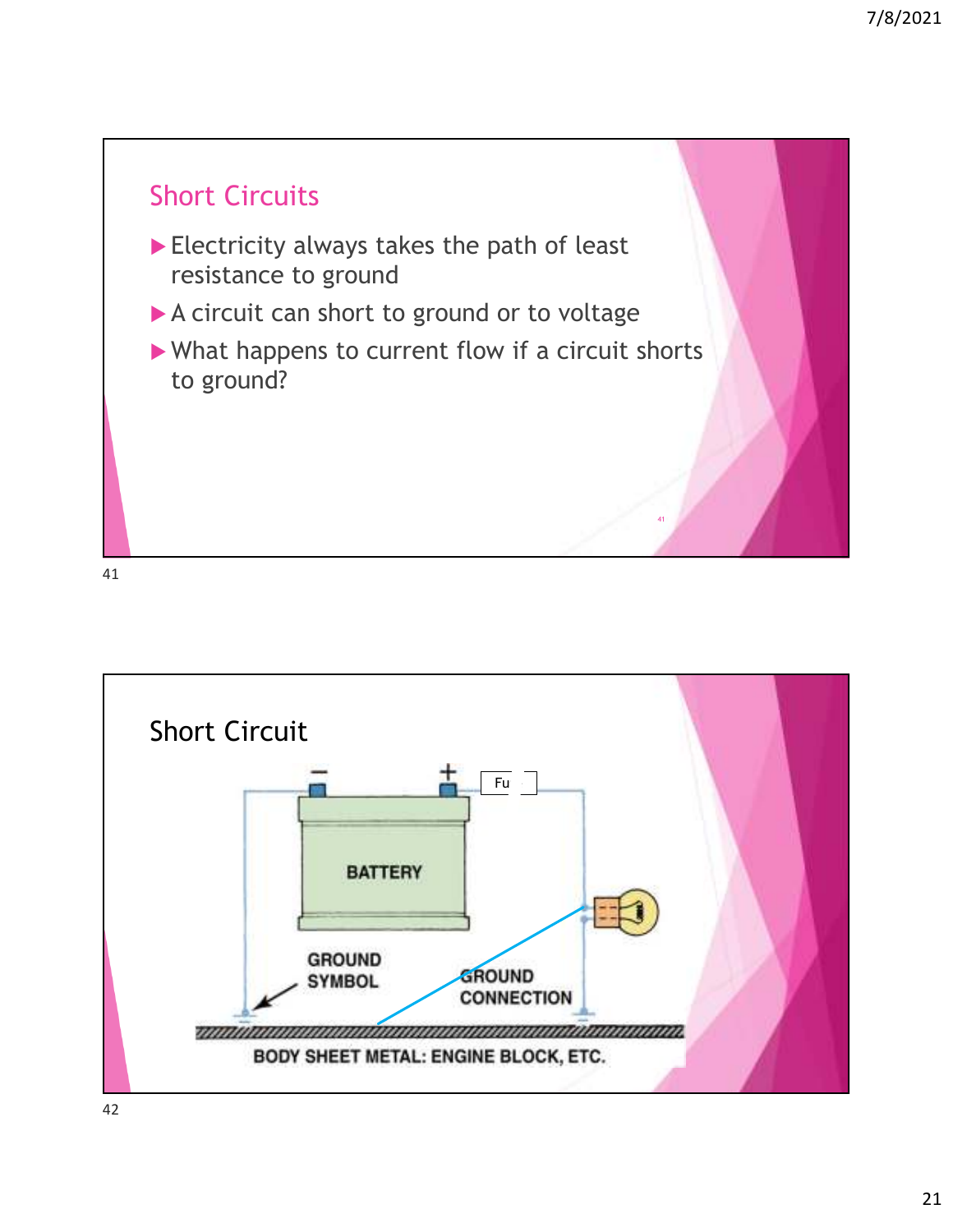![](_page_21_Figure_1.jpeg)

![](_page_21_Figure_2.jpeg)